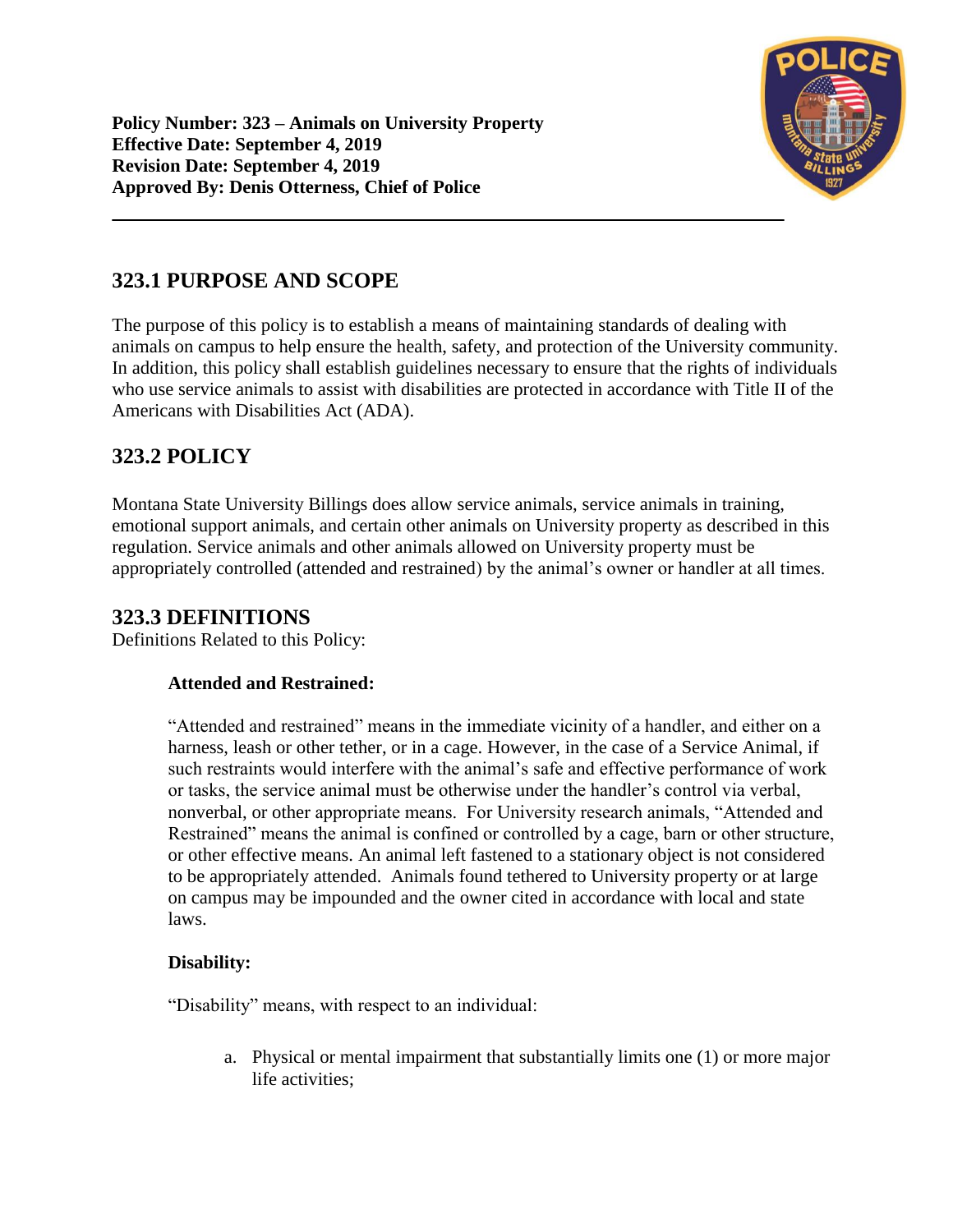- b. A record of such an impairment; or
- c. Being regarded as having such an impairment, and as otherwise defined in the Americans with Disabilities Act.

#### **Domestic Animal:**

"Domestic animal" means those species of animals that normally and customarily share human habitat and are normally dependent on humans for food and shelter, such as dogs, cats, and other common domestic animals, but not including feral or wild animals.

#### **Handler:**

"Handler" means any person with a disability that a service animal assists, or a personal care attendant who handles the animal for the person with a disability, a person who owns a service animal, or a person who is training a service animal in accordance with Montana Code Annotated 49-4-214.

#### **Service Animal:**

"Service animal" means any dog\* individually trained to do work or perform tasks for the benefit of an individual with a disability, including a physical, sensory, psychiatric, intellectual, or other mental disability, and which meets the definition of "service animal" under the Americans with Disabilities Act (ADA) regulations at 28 CFR 35.104. The work or tasks performed by a service animal must be directly related to the individual's disability. *\*Under particular circumstances set forth in the ADA regulations at 28 CFR 35.136(i), a miniature horse may qualify as a service animal.*

#### **Emotional Support Animal:**

"Emotional support animal" means an animal that provides therapeutic benefit(s) to their owner through emotional support, calming, stability and other kinds of assistance to help alleviate symptoms associated with a disability. Emotional support animals do not perform work or tasks that would qualify them as "service animals" under the Americans with Disabilities Act. Emotional support animals that are not service animals under the ADA may still be permitted, in certain circumstances, as outlined in this policy and in accordance with the Fair Housing Act.

#### **University Property:**

"University property" means property that is owned, operated, leased, occupied, or controlled by the University. For purposes of this policy, "property" includes buildings and structures, grounds, parking structures, enclosed bridges, walkways, sidewalks, and parking lots.

#### **University Residential Space:**

"University residential space" means any residential premises owned, operated, or controlled by the University.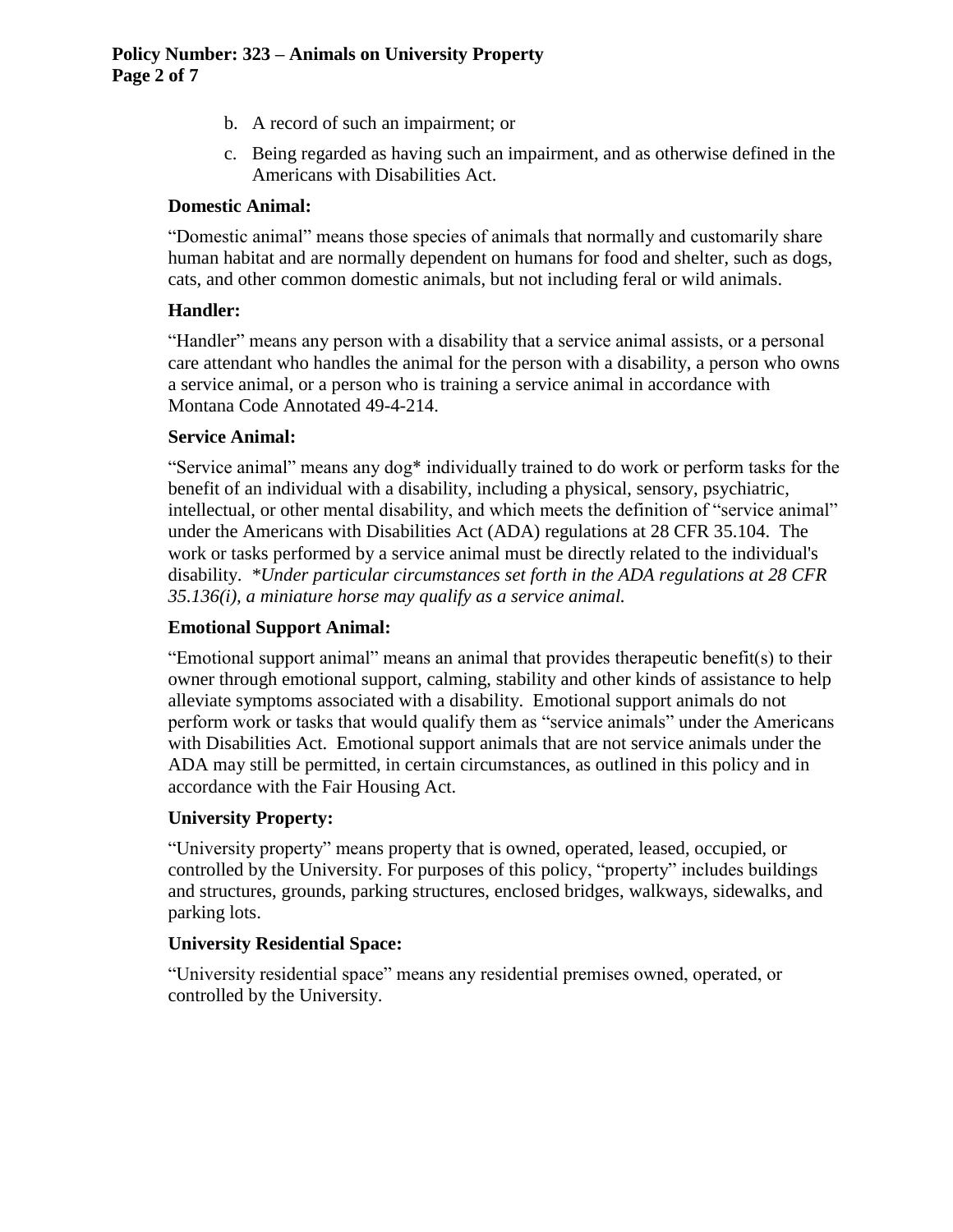## **323.4 ANIMALS ALLOWED ON UNIVERSITY PROPERTY**

The following animals are allowed on University property, subject to limitations provided in this policy:

- a. Service animals needed to perform a specific task for the benefit of a person with a disability;
- b. Any animal that is officially part of the University's teaching, research, extension, or clinical programs and used directly in support of the University's missions (only after approval by the Provost);
- c. Fish in containers of ten gallons or less, at the discretion of the Office of Housing and Residential Life;
- d. On-duty police dogs and horses;
- e. Approved emotional support animals, which are only permitted in University owned or controlled residential spaces following approval from Disability Support Services and are not permitted to enter other University buildings or structures; and
- f. Domestic animals in off-campus property per lease or housing agreement.

In addition, exemptions may be granted for events involving animals under the condition that the event first has the approval from the Director of the Center for Engagement and then obtains general liability insurance coverage.

As the University is part of the surrounding neighborhoods and community, privately owned domestic animals under proper restraint of their owner are allowed on University property, but may not enter buildings or structures.

The handler of any animal permitted on campus under any of these provisions must clean up all animal waste and may be asked to remove an animal from University property if it is disruptive (e.g. barking, wandering, displaying aggressive behavior), not housebroken, ill, unhygienic, or unsanitary.

## **323.5 ROLES AND RESPONSIBILITIES FOR UNIVERSITY AGENCIES**

Chief of University Police: The Chief of Police, or their designee, will be responsible for updating this policy as required, enforce this policy and other relevant Federal, State, and local laws to include Billings Municipal Code, Chapter 4 – Animals, Article 4-400, Section 4-401 through 4-410, and issue citations as required.

Director for Disability Support Services (DSS) Roles and Responsibilities: The Director for DSS will support students with disabilities (to include those with service animals) and regulate access of emotional support animals in housing.

Provost: The Provost will regulate use of animals for teaching/research.

Director for the Center for Engagement: The Director for the Center for Engagement will regulate use of animals requested for use during University Events.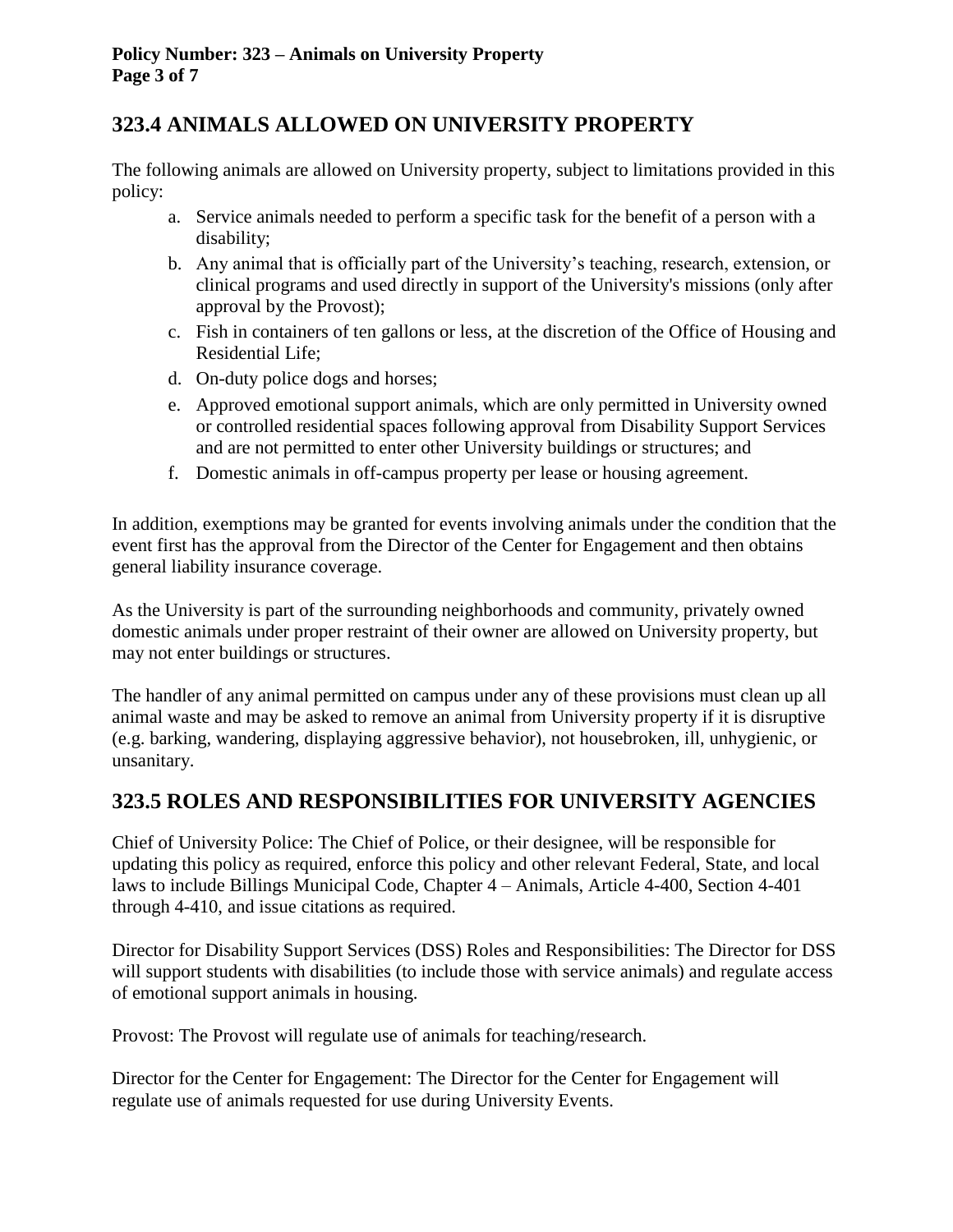Director of Human Resources: The Director of Human Resources will ensure faculty and staff members are aware of relevant policies, regulate approval of faculty or staff members wishing to train service animals, and if required, document any violations of this policy by faculty or staff that adversely affects execution of the University's mission.

# **323.6 POLICY AND PROCEDURES FOR SERVICE ANIMALS**

### 323.6.1 Responsibilities of Service Animal Handlers:

- a. The handler of a service animal must comply with all State laws, local licensure and vaccination requirements, and University regulations.
- b. The care and supervision of a service animal is the responsibility of the handler. A service animal must have a harness, leash, or other tether. If the use of a jacket, harness, leash or tether interferes with the service animal's safe, effective performance of the service animal's work or task, the animal must be otherwise under the handler's control via verbal, nonverbal, or other appropriate means.
- c. If a handler is residing in the University's residence halls, they are required to appropriately dispose of waste, maintaining a clean and healthy living environment, and are not allowed to bath the dog in the residence hall.

### 323.6.2 Restricted Areas

- a. The University may prohibit the use of service animals or animals in training in certain locations due to health or safety restrictions or where their use may compromise the integrity of research or cause health issues.
- b. Restricted locations may include, but are not limited to: sterile environments (sterile research laboratories), medical surgical areas, nuclear research areas (xray areas), and food preparation areas.
- c. Disability Support Services (DSS) will assist handlers in identifying restricted areas.

## **323.7 Interacting with Service Animals**

Service animals work and perform tasks to assist persons with disabilities and are not pets. Service animal handlers should, as much as possible, ensure the service animal does not approach or sniff other individuals, dining tables, or the personal belongings of others. Members of the University community must not:

- a. Touch or feed a service animal unless invited to do so;
- b. Deliberately distract or startle a service animal;
- c. Separate or attempt to separate a service animal from the person using the animal's service;
- d. Ask for demonstration of the animal's abilities.

Faculty, staff, and students with a disability who utilize a service animal are not required to register the animal with any University office, but may be asked what services the animal has been trained to perform. Students may voluntarily inform Disability Support Services that they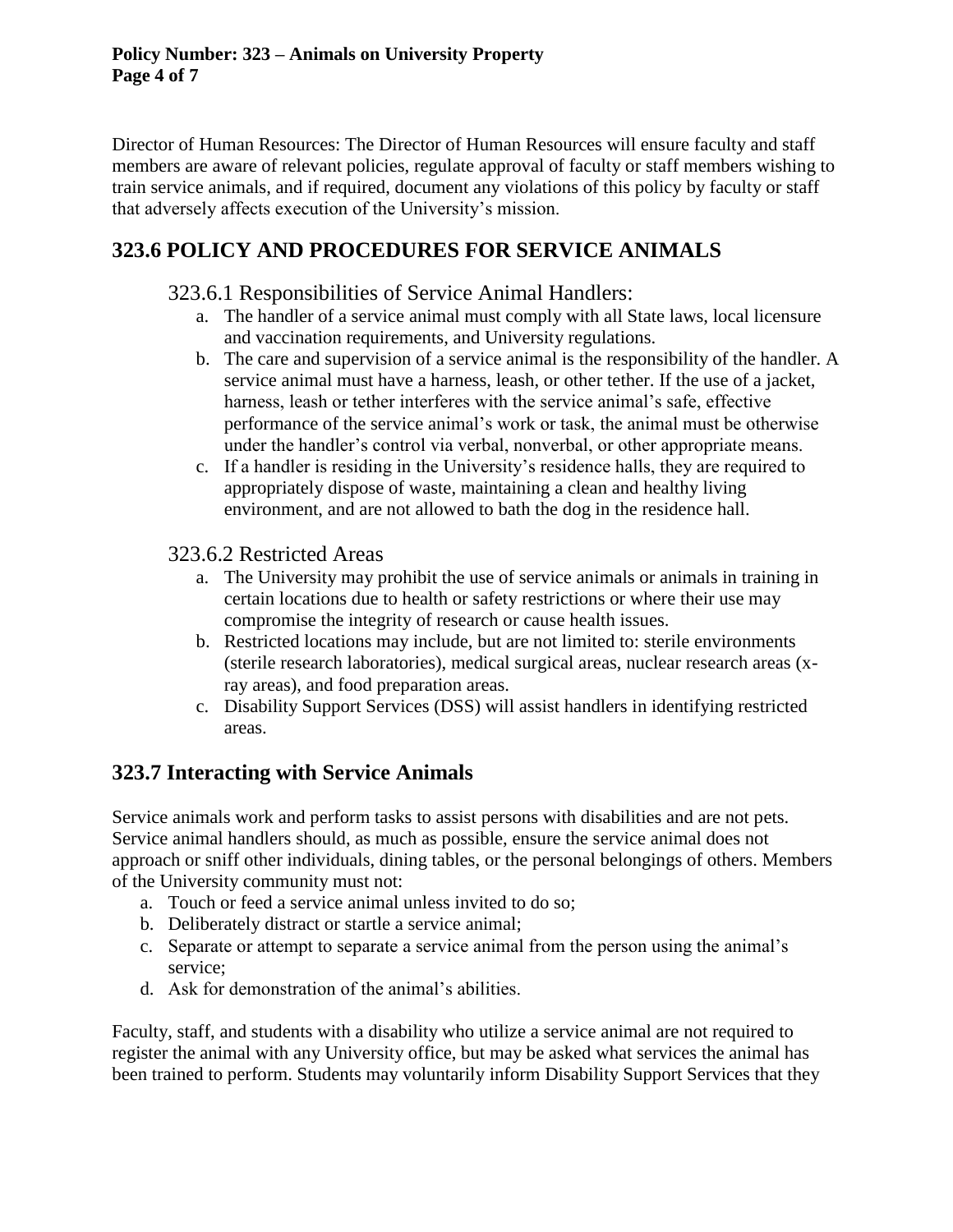### **Policy Number: 323 – Animals on University Property Page 5 of 7**

have a service animal to allow the staff to assist them with any access needs they have (e.g. notifying facilities of access paths for priority snow removal efforts).

Visitor's service animals accompanying individuals with disabilities are welcome in all areas of campus that are open to the public (except in situations determined to apply under the Section 323.6.2 above). Specific questions related to the use of service animals at the University by visitors should be directed to Disability Support Services.

Any damage to University property that occurs as a result of the service animal's behavior will be the financial responsibility of the animal's handler. If the service animal is aggressive or if there is damage done to college facilities by the service animal, the service animal will need to be removed from the premises.

## **323.8 Service Animals-in-Training**

The Americans with Disabilities Act (ADA) assures people with disabilities who are accompanied by service animals that they will not be excluded from public places or activities, nor charged any additional fees, because they are accompanied by their service dog. However, the ADA does not provide the same protection to service animals in training (that is, the ADA assures access for the handler/partner only if the dog is fully trained to give some disabilityrelated service).

Montana Code Annotated (§49-4-214) states "a person who is training a service animal is entitled to the same rights and assumes the same responsibilities granted to a person with a disability in this section." Additionally, it states "a service animal in training that is a dog shall wear a leash, collar, cape, harness, or backpack that identifies in writing that the dog is a service animal in training" and that "the written identification for service animals in training must be visible and legible from a distance of at least 20 feet."

Because Montana State law does not clarify further its use of the term "in training" Montana State University Billings has established policy, based on accepted practices suggested by Assistance Dogs International (ADI). A service-dog-in-training is a dog, accompanied by its trainer, that is undergoing individual training to provide specific disability-related work or service for an individual with a disability. This does not include obedience training or socialization of puppies who may later become service animals (generally 15-18 months). Thus, adult dogs are recognized as being "in training" to provide disability-specific assistance only after they have completed an earlier period of socialization, obedience training, are house broken, and are acclimated to public places and every day activities.

Employees (faculty, staff, or student employees) who wish to train service animals must request prior approval by the appropriate Cabinet Level administrator/supervisor via the Director of Human Resources. If approved, the training must not conflict with hours of scheduled work at the University or job responsibilities.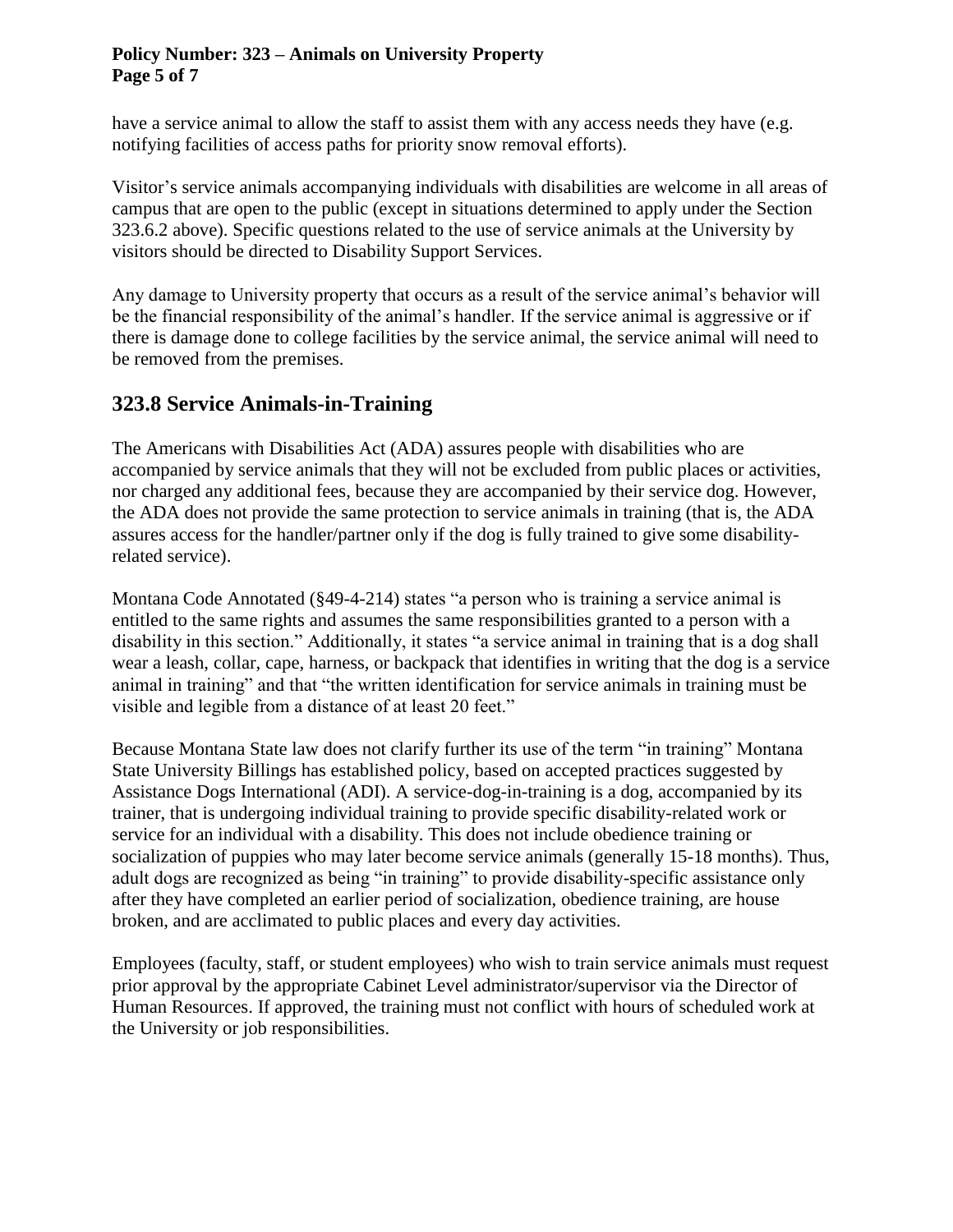### **323.9 General Requirements**

Before bringing an emotional support animal on campus, the student making the request must apply to the Disability Support Services for permission to do so. The student must provide a letter from a licensed professional who has been treating the student. The letter must indicate a therapeutic or medical need for the emotional support animal.

The student may be required to provide proof that the emotional support animal is vaccinated and housebroken.

Because of the confines of University residential spaces, the student may not request an animal that would pose a direct threat to the health or safety of others, or that would cause substantial physical damage to the property or others. Approval of a specific animal may be subject to a number of considerations including the age of the animal, the space needed to house the animal, the care/feeding requirements, and the risk of transmission of disease. Approval of allowed emotional support animals will be determined by Disability Support Services.

Emotional support animals must be confined to the student's immediate living space only and are not allowed in common areas throughout the residence hall. An emotional support animal must be under the handler's care or control in the form of a harness, leash, or other tether if being taken outside for reasonable exercise. Emotional support animals are not permitted in any University building or structure aside from University residential spaces.

The care and supervision of an emotional support animal is the responsibility of the handler. Emotional support animals may not be left in the care of other residents. If the student leaves campus overnight, the emotional support animal must be taken along.

Emotional support animals cannot be bathed in the residence hall nor can cages be cleaned in residence hall facilities. Additionally, emotional support animals must be fully potty-trained and have all appropriate vaccinations.

Any damage to University property that occurs as a result of the emotional support animal's behavior will be the financial responsibility of the animal's handler. If the emotional support animal is disruptive to the living environment for others (for example, barking or other loud noises, significant odor, aggressive or threatening towards other animals or human beings), or if there is damage done to University facilities, the emotional support animal will need to be removed from the premises within 48 hours of notice being given.

### **323.10 Violations of the Policy**

Violations of this policy will be addressed through corrective action under the Code of Student Conduct, Human Resources Policies and Procedures, or other applicable University regulations or policies. Visitors refusing to comply may be reported to the University Police. Possible corrective actions for individual students resulting from violations of the University student conduct process range from a warning to removal of animal from University property. Any